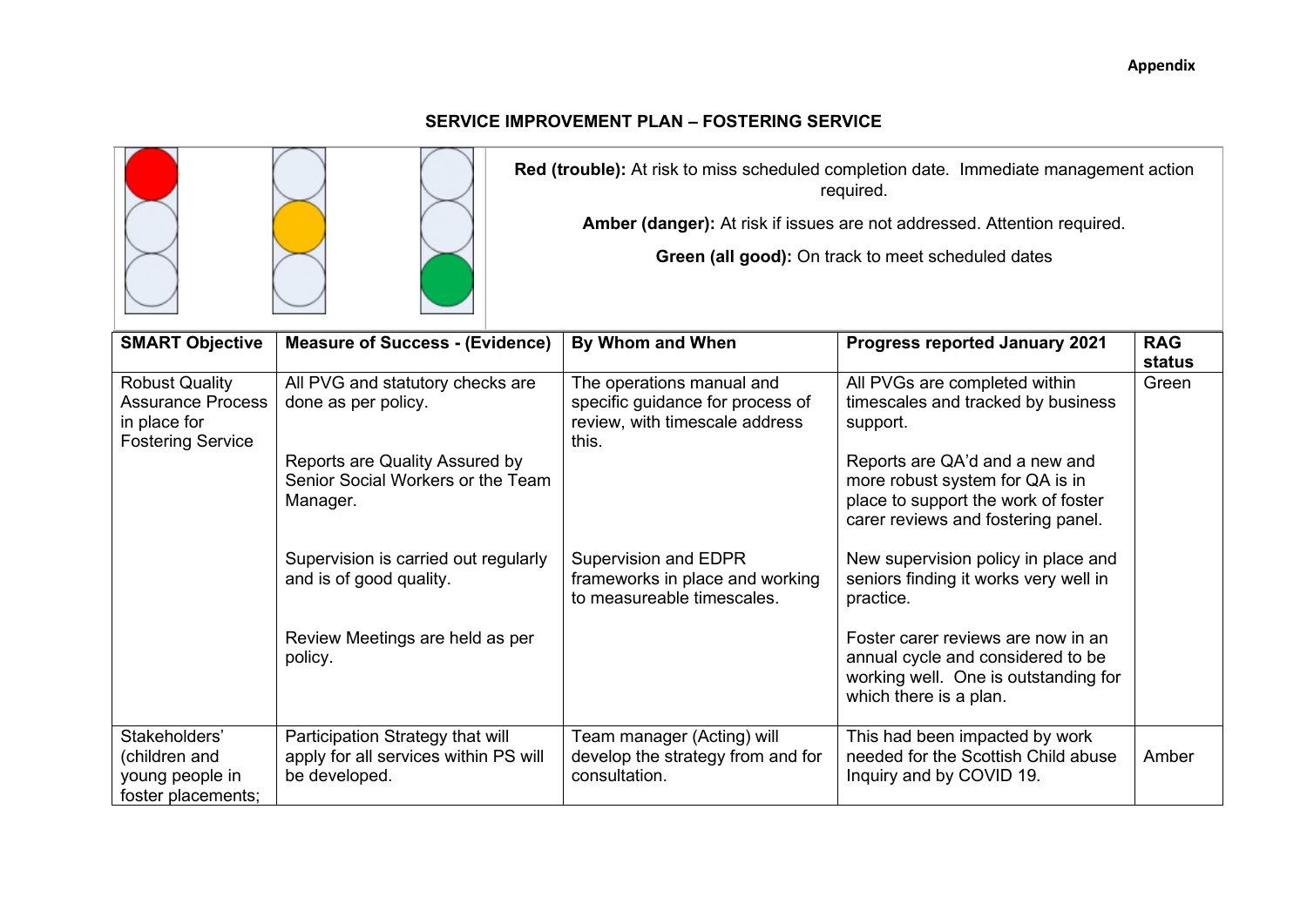| Foster-carers;<br>Young People who<br>Foster; Placement<br>Services staff and     | To be discussed at the Team<br>Meeting.                                                                                                |                                                                    | A draft strategy has been formed but<br>needs greater focus on rights. Cross<br>refer with other LA Areas.                                        |       |
|-----------------------------------------------------------------------------------|----------------------------------------------------------------------------------------------------------------------------------------|--------------------------------------------------------------------|---------------------------------------------------------------------------------------------------------------------------------------------------|-------|
| childcare staff)<br>views and<br>feedback will be                                 | Consultation with stakeholders -<br>meetings throughout January 2020.                                                                  | End of March 2020                                                  | A rights and participation forum has<br>been created and has met over 4<br>months: the forum is supported by                                      |       |
| gathered on a<br>structured basis to<br>evaluate and<br>develop service.          | Final version of the strategy will be<br>tabled at the Practice Governance<br>Board (PGB)                                              | Final to be produced by April<br>2020                              | the Equalities Officer for Moray<br>Council.                                                                                                      |       |
|                                                                                   |                                                                                                                                        |                                                                    | Revised time scale for participation<br>strategy - to March 2021.                                                                                 |       |
| Have a current<br><b>Operations Manual</b><br>containing all<br>relevant policies | Draft Operations Manual will be<br>produced.                                                                                           | End January 2020                                                   | This had been impacted by work<br>needed for the Scottish Child abuse<br>Inquiry and by COVID 19.                                                 | Amber |
| and procedures<br>related to the<br>Fostering Service.                            | Consult - mid to end February<br>2020.                                                                                                 | Take to team meeting. End<br>February.                             | Operations Manual is in draft and<br>working sessions are tabled to<br>finalise having been delayed by                                            |       |
|                                                                                   | Following consultation - final draft<br>of Operations Manual to be<br>presented to Practice Governance                                 | Team Manager table at PGB<br>March 2020.                           | impact of covid.                                                                                                                                  |       |
|                                                                                   | Board (PGB)                                                                                                                            | Final - by end of March 2020                                       | New date - March 2021 for PGG<br><b>Review September 2021</b>                                                                                     |       |
| Foster carers and<br><b>Supervising Social</b><br>Workers will feel               | Current supervision format will be<br>used until end of February 2020.                                                                 | Until end February 2020 - all<br><b>Supervising Social Workers</b> | Underway.                                                                                                                                         | Amber |
| confident in using<br>new Portfolio<br>system.                                    | Work with Foster-carers, to<br>develop their knowledge of<br>reflective practice and familiarise<br>themselves with the new portfolio. | December 2019 -> review end of<br><b>March 2020</b>                | There have been several meetings<br>to look at the framework more<br>closely with the staff team who are<br>working on the portfolio with carers. |       |
|                                                                                   |                                                                                                                                        |                                                                    | However Covid has impacted on                                                                                                                     |       |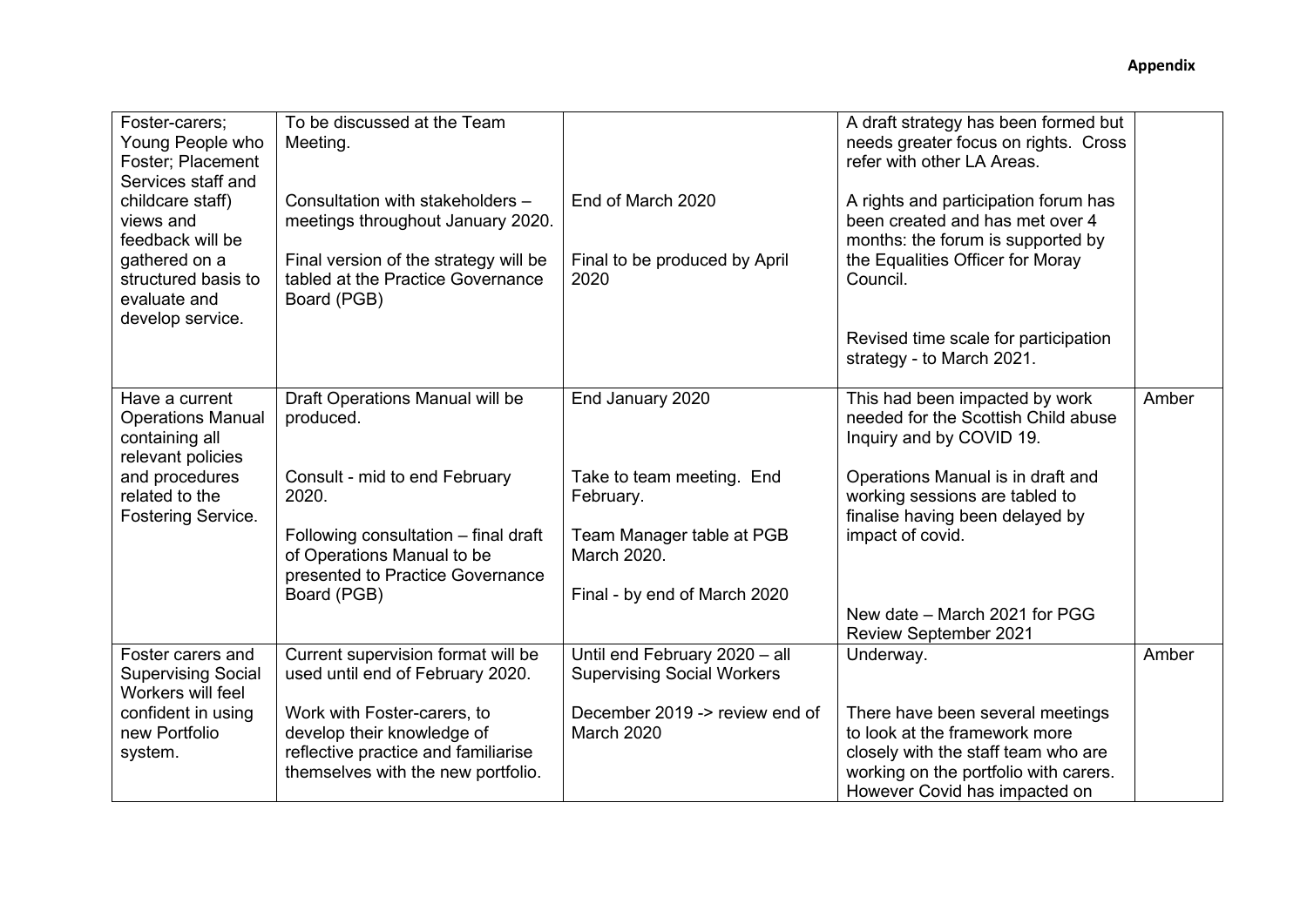|                                     | Documents to be used, reviewed<br>end of March.              |                          | development sessions and<br>opportunities for peer group<br>sessions.                                                                         |       |
|-------------------------------------|--------------------------------------------------------------|--------------------------|-----------------------------------------------------------------------------------------------------------------------------------------------|-------|
|                                     | Amend portfolio based on<br>suggestions.                     | January 2020.            | Achieved                                                                                                                                      |       |
|                                     | Meet with foster carers early Jan to<br>discuss their views. | January 2020             | Achieved                                                                                                                                      |       |
|                                     | Introduce new Portfolio system.                              | Beginning of March 2020. | IN part - Some carers have<br>completed their portfolios while<br>others want more support. All are<br>engaging with it.                      |       |
|                                     | Feedback at monthly Team<br>Meetings.                        | Review during 2020.      | Revised timescale -<br>Portfolios will be part of the formal<br>process of annual review from April<br>2021.                                  |       |
| Review of Foster-<br>carer Handbook | Social workers/ foster carers                                | <b>March 2020</b>        | Work has not progressed with this in<br>part impact of Covid and in part<br>focus on various developments<br>including the operations manual. | Red   |
|                                     |                                                              |                          | The FC Handbook will be reviewed<br>and updated alongside the<br>Operations manual.                                                           |       |
|                                     |                                                              |                          | Revised date - September 2021                                                                                                                 |       |
| Improved working<br>relationships   | Address this need at PGB.                                    | By end January 2020      | Achieved                                                                                                                                      | Green |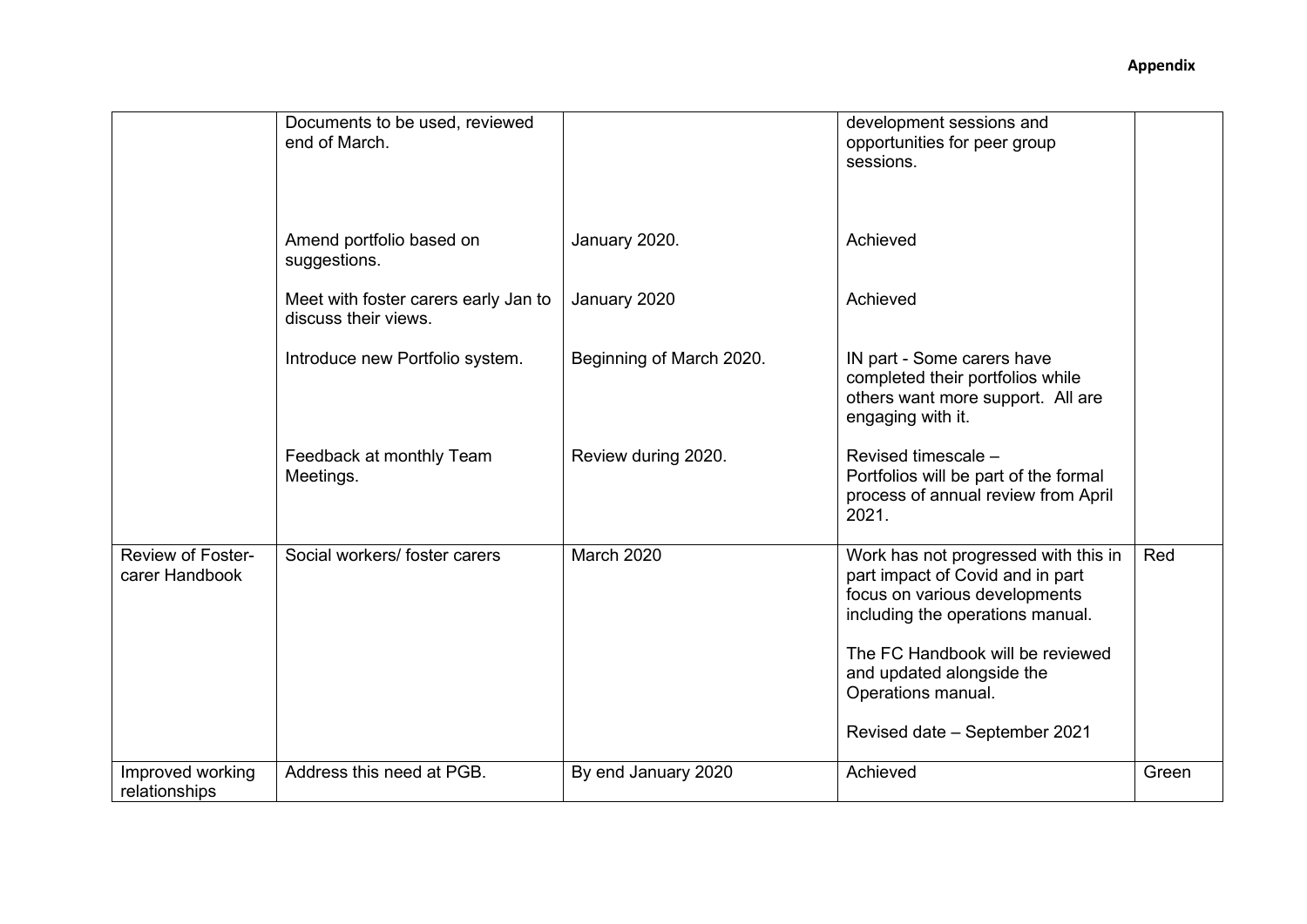| between<br>Placement<br>Services and                    | Focus on establishing clarity of role<br>/ remit and communication to<br>assess and meet child's needs.                          | January - April 2020                                                                          | Achieved - Safer caring frameworks<br>have supported collaborative<br>working relationships.                                                                                                                                                                       |       |
|---------------------------------------------------------|----------------------------------------------------------------------------------------------------------------------------------|-----------------------------------------------------------------------------------------------|--------------------------------------------------------------------------------------------------------------------------------------------------------------------------------------------------------------------------------------------------------------------|-------|
| <b>Childcare Teams</b>                                  | Ensure the agendas at meetings<br>reflect the business of the various<br>teams that constitute the service.                      | Ongoing throughout 2020                                                                       | Achieved.<br>Further progression -<br>The Team Manager will devise a<br>stakeholder survey in Jan 2021.<br>Purpose - to measure the impact of<br>changes. The date for completion of<br>survey end February 2021.<br>Audit and reporting to PGG end<br>March 2021. |       |
| All foster-care<br>placements will<br>have a Safer      | All carers to have a safer caring<br>plan.                                                                                       | March 2020                                                                                    | Achieved.                                                                                                                                                                                                                                                          | Green |
| Caring plan in<br>place which is<br>regularly reviewed. | All children to have a safer caring<br>specific plan.                                                                            | <b>March 2020</b>                                                                             | Achieved.                                                                                                                                                                                                                                                          |       |
|                                                         | Address any support needs staff /<br>foster carers may have in joint<br>session.                                                 | Staff to look at what training is<br>needed both for them and for the<br>foster carer cohort. | Change in training given covid from<br>Fostering Network to internal. Safer<br>Caring paperwork to be fully<br>reviewed and tabled at PGG March<br>2021.                                                                                                           | Amber |
|                                                         | Quarterly planning meetings<br>between Placement Services and<br>Childcare Teams to update the<br>safer caring plans for carers. | PGG Feb 2020                                                                                  | Delay in part by Covid and need to<br>refresh paperwork. To PGG by<br>March 2021.                                                                                                                                                                                  |       |
| Develop a Short-<br>break scheme<br>which meets the     | Produce the recruitment policy for<br>the $SBS -$                                                                                | End of April 2020                                                                             | Delay in part by Covid and in part by<br>the need to review short breaks -                                                                                                                                                                                         | Amber |